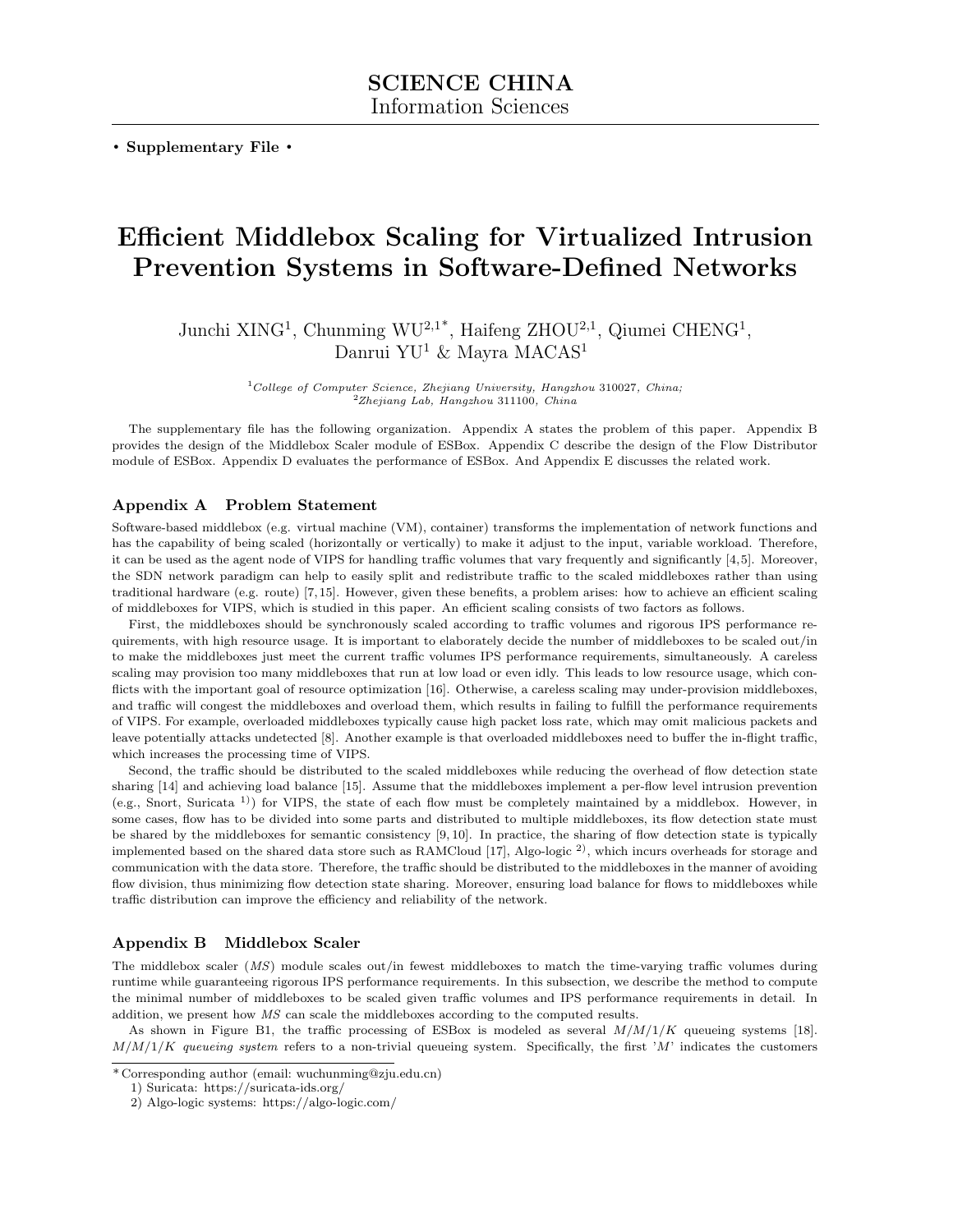

**Figure B1** Modeling traffic processing of ESBox.

arrive at the queueing system according to a Poisson process, the second '*M*' indicates the service time for customers are exponentially distributed, '1' indicates the number of server in the queueing system is 1, and '*K*' indicates the queueing system has a capacity of to accommodate *K* customers simultaneously. Such modeling is rooted in the following assumptions and observations:

• Considering that each individual packet of traffic will be redirected to its allocated middlebox for detection and prevention. Thus, we regard the packet and middlebox as the customer and server in the queue theory, respectively. As widely applied in cloud performance analysis [19, 20], the packet arrival rate of a middlebox follows a Poisson distribution, and the service time follows an exponential distribution. Therefore, the traffic processing by a single middlebox can be modeled as an *M/M/*1 queueing system.

• Under heavy traffic load conditions, the Snort application buffers in the middleboxes may fill up quickly and many incoming packets may drop [21]. Hence, the capacity of a queueing system *K* is used to indicate the threshold after which the middlebox starts to drop packets. Therefore, the *M/M/*1 queueing system can be extended to *M/M/*1*/K*.

• ESBox is able to scale out/in middleboxes. Thus, it is natural that more than one middlebox become involved in the traffic processing, and we denote *n* as the number of middleboxes. Hence, we model the traffic processing of ESBox as *n M/M/*1*/K* queueing systems.

Moreover, the inputs that the model handles are formalized as follows:

*1.Traffic matrix:* To formulate the dynamic traffic, we let  $TM = \{\lambda_{ab} | a, b \in U\}$  be the traffic matrix (TM) at the present time, where *U* is the set of the users, and  $\lambda_{ab}$  is the packet arrival rate for the origin–destination pair user *a* to user *b*. In practice,  $\lambda_{ab}$  can be obtained from the data plane through the Openflow <sup>3)</sup> protocol or other tools (e.g., sFlow <sup>4)</sup>).

*2.IPS performance metrics:* Two metrics that are widely considered in IPS performance measurement [1] are as follows: (1) Processing time of prevention (PTP) describes the time lapse between launch of attack packet and being filtered by the IPS. (2) Prevention rate (PR) refers to the proportion of the packets completely processed by IPS in the total transmitted packets. We let *PTP* and *PR* be the IPS performance constraint, which is the maximal threshold specified by an administrator. Moreover, the processing time of a middlebox follows an exponential distribution with parameter  $\mu$ , and *K* is the queue capacity of a middlebox.  $\mu$  and *K* in our model can be determined by trial in §4.1.

The *MS* is in charge of computing the number of middleboxes to be scaled out/in given *TM*, *P T P*, *P R*, *µ*, and *K*. To guarantee high resource utilization, the middleboxes should be invested to a minimum. Thus, with the system model, our goal is to compute the minimal total number of middleboxes *n*.

We can obtain the total packet arrive rate  $\lambda_t$  in the system by accumulating the elements in TM:

$$
\lambda_t = \sum_{a,b \in U} \lambda_{ab}.\tag{B1}
$$

Owing to the limited capacity of each individual middlebox, processing a huge volume of traffic requires more than one middlebox. To balance the load, traffic will be assigned to the middleboxes evenly. Thus, given  $λ_{Total}$ , the packet arrival rate of each individual middlebox is as follows:

$$
\lambda = \frac{\lambda_t}{n}.\tag{B2}
$$

In addition, the packet process time in our system can be denoted as  $\phi$ . Hence, given the middleboxes performances  $\mu$ and *K*, along with the incoming packet arrival rate  $\lambda$ , their relationship can be derived based on [18], and we can obtain the middlebox delay:

$$
\phi(n) = \frac{(1 - \rho^K)(1 - (K+1)\rho^K + K\rho^{K+1})}{\mu(1 - \rho)(1 - \rho^{K+1})^2},
$$
\n(B3)

where  $\rho = \frac{\lambda}{\mu}$ , representing the server utilization of the queueing system.

Furthermore, the packet loss rate  $\psi$  of the system can be expressed as follows [18]:

$$
\psi(\lambda) = \frac{\rho^K}{\sum_{k=0}^K \rho^k} \tag{B4}
$$

<sup>3)</sup> OpenFlow Switch Specification: https://www.opennetworking.org/wp-content/uploads/2014/10/openflow-switchv1.5.1.pdf

<sup>4)</sup> sflow: https://sflow.org/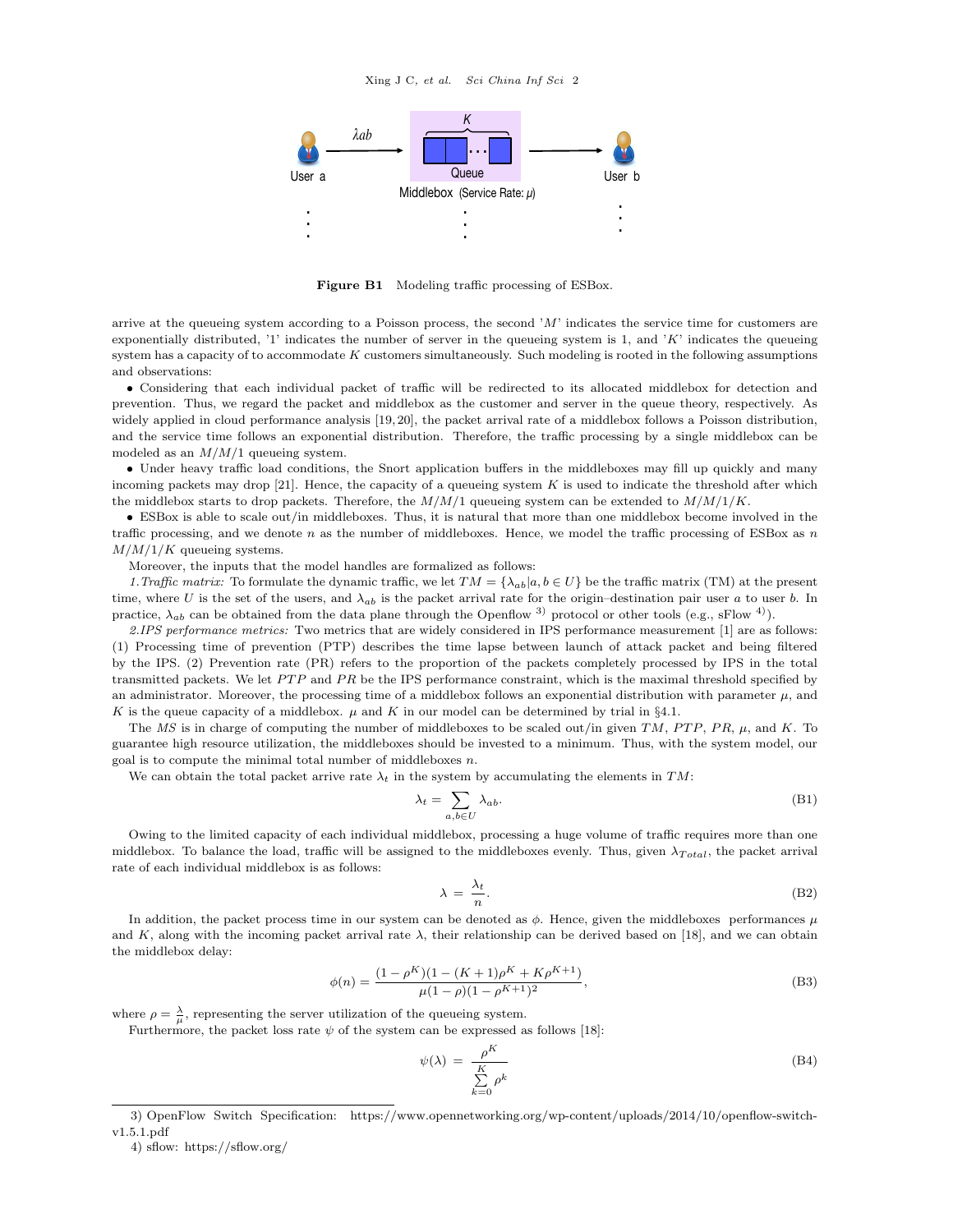Subsequently, we substitute formula (B2) and into formula (B3) and (B4), to derive the relationship between *n* and  $\phi$ ,  $\psi$ , respectively:

$$
\phi(n) = \frac{1 - (K+2)(\frac{\lambda_t}{\mu n})^K + K(\frac{\lambda_t}{\mu n})^{K+1} + \dots}{\mu(\frac{\lambda_t}{\mu n}) \times \dots}
$$

$$
\frac{(K+1)(\frac{\lambda_t}{\mu n})^{2K} - K(\frac{\lambda_t}{\mu n})^{2K+1}}{(1 - (\frac{\lambda_t}{\mu n})^{K+1})^2} + d_n,
$$
(B5)

$$
\psi(n) = 1 - \frac{1 - \frac{\lambda_t}{\mu n}}{\left(\frac{\mu n}{\lambda_t}\right)K - \frac{\lambda_t}{\mu n}},\tag{B6}
$$

where  $d_n$  is the network delay. Based on the formula (B5) and (B6), the computation of the minimum number of middleboxes can be transformed into an optimization problem, which is formulated as follows:

$$
min. \quad n \tag{B7a}
$$

$$
s.t. \quad \phi(n) \leqslant PTP \tag{B7b}
$$

 $\psi(n) \leqslant PR$  (B7c)

$$
n = 0, 1 \dots N_{max},\tag{B7d}
$$

where  $N_{max}$  is the maximum number of middleboxes that can be invested in our system. This problem can be easily computed by iterating on the values of *n*.

Afterwards, given *n* middleboxes in total, the number of middleboxes that each flow demands can be determined. To approach this, Middlebox Demand Matrix (*MDM*) is used. Specifically, let  $MDM = \{n_{ab}|a, b \in U\}$  denote the number of middleboxes demanded by the flow from user *a* to user *b*. For adapting to the traffic volume,  $n_{ab}$  is in proportion to  $\lambda_{ab}$ , thus we have:

$$
n_{ab} = \frac{\lambda_{ab}}{\lambda t} \times n. \tag{B8}
$$

Note that *nab* can be a decimal number, which means several flows may share a same middlebox. And *MDM* and *n* will be output to the next module (i.e. Flow Distributor) for further distribution instruction.

In addition, to scale middleboxes according to the planned number *n*, this module should be able to adjust the number of middleboxes. As mentioned before, a middlebox is a Docker container that encapsulates a Snort application. Hence, the *MS* module calls the Docker Daemon commands to implements the adjustment. More specifically, to scale out middleboxes, the *MS* must execute docker run. Similarly, for scaling in middleboxes, docker rm can be used. Furthermore, the Docker Daemon commands will execute in parallel with the GNU Parallel <sup>5)</sup> tool to accelerate the scaling process.

#### **Appendix C Flow Distributor**

The flow distributor (*FT*) module is devoted to distributing the flows in *TM* to the *n* scaled middleboxes based on *MDM* from the *MS* module. Dedicated forwarding rules will be installed into the SDN switches for distributing traffic to the middleboxes and sending legitimate traffic to its original destination. Therefore, a careful flow distribution scheme is needed to achieve the goal of 1) minimizing sharing of flow detection state and 2) load balance. In the subsection, firstly, a flow distribution algorithm is introduced for reducing flow division, in order to minimize sharing of flow detection state. After that, we present how the group table in SDN switches is used for load balance.

#### **Appendix C.1 Flow distribution algorithm**

A bad flow distribution algorithm will lead to unnecessary flow divisions that increase the sharing of flow detection state meaninglessly. We herein summarize two kinds of unnecessary flow divisions. The first one is rooted in the improper flow distribution priority (Example 1). The other one stems from the mismatch of the middlebox to the flow (Example 2). The following toy examples explain the two unnecessary flow divisions.

*Example 1:* We consider two flows *{f*1*, f*2*}* with the required middlebox numbers of *{*0*.*6*,* 0*.*8*}*, respectively. Our goal is to distribute these two flows to  $M_1$  and  $M_2$  with the capacities of 0.8 and 0.7, respectively. If  $f_1$  takes priority of  $f_2$ , that is, if we obtain that  $M_1$  can accommodate  $f_1$ , we then distribute  $f_1$  to  $M_1$  directly and the spare capacity of  $M_1$  is 0.2. Subsequently, we try distributing  $f_2$ ; however, neither  $M_1$  nor  $M_2$  can accommodate  $f_2$ . Thus, we have to divide  $f_2$ , which results in one division compared with distributing  $f_1$  to  $M_2$  first and then  $f_2$  to  $M_1$ .

*Example 2:* Consider the same flows and middleboxes as in example 1. Suppose we try distributing *f*<sup>2</sup> first, but if we mismatch  $M_2$  to  $f_2$ , we have to divide  $f_2$  into two parts (i.e. 0.1, 0.7) and then allocate them to both  $M_1$  and  $M_2$ . Subsequently, we distribute  $f_1$  to  $M_1$ . Consequently, one division is generated.

Motivated by the toy examples above, we find that the unnecessary flow divisions are avoidable. Thus, we regard Proposition 1 as the principle for avoiding the unnecessary flow divisions. We herein describe a proof process for this proposition.

<sup>5)</sup> GNU Parallel: https://www.gnu.org/software/parallel/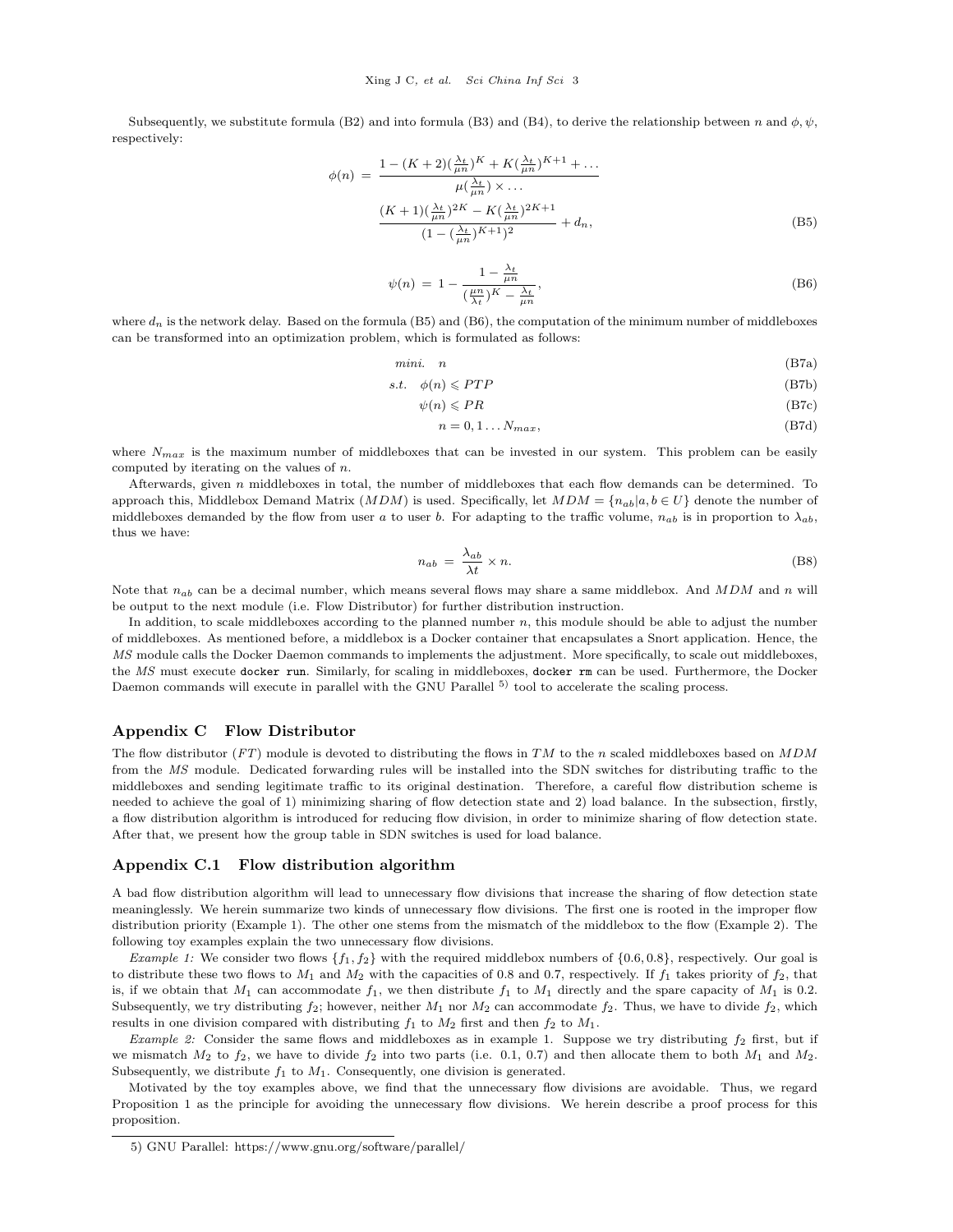

**Figure C1** Example of rules of group table for traffic redirection.

**Proposition 1.** The larger flows are prioritized over the smaller flows during the flow distribution. Further, provided that a middlebox can accommodate the flow, we distribute the flow directly to the middlebox rather than divide the flow. *Proof.* We assume  $F = \{f_1, ..., f_t\}$  is the set of flows with the required middlebox number of  $\{n_1, ..., n_t\}$ . Further, we use  $NFD_i$  to denote the Number of Flow Division for  $f_i$ . We let  $M = \{M_1, M_2, ... M_n\}$  denote the middleboxes with the corresponding capacities of  $\{m_1, ..., m_n\}$ . Our goal is to distribute a flow  $f_i : \forall f_i \in F$  to  $M$ .

*①* We divide  $f_i$  into  $k(k \geq 2)$  parts with the needs of  $\{n_i^1, ..., n_i^k\}$  and then distribute them to the middleboxes  ${M_1, ..., M_k}$ , respectively. Consequently,  $NFD_i = k - 1$ .

 $\oslash$  Alternatively, we distribute  $f_i$  to  $M_r$  directly (where  $m_r \geq n_i$ ), and  $NFD_i = 0$ . We assume that  $\exists f_j \in F : n_j \leq$  $M_r \wedge n_j > (M_r - n_i)$  and the entire  $f_j$  is distributed to  $M_r$ , that is,  $NFD_j = 0$ . Meanwhile, the entire  $f_j$  cannot be distributed to  $M_r$  because  $f_i$  has fully or partially occupied  $M_r$  in  $\mathcal{Q}$ . Therefore, based on the distribution priority, we have  $n_j \leqslant n_i$ ; hence, in the worst case, we can divide  $f_j$  into k parts with the needs of  $\{n_i^1, ..., n_i^k - (n_i - n_j)\}$  and then distribute them to the middleboxes  $\{M_1, ..., M_k\}$ . Thus,  $NFD_j \le k - 1$ . Therefore,  $NFD_i + NFD_j$  in  $\mathcal{Q} \le NFD_i + NFD_j$  in  $\mathcal{Q}$ . Otherwise, we assume that  $f_i$  mentioned above does not exist, and naturally we have  $NFD_i$  in  $Q \lt NFD_i$  in  $Q$ .

Based on Proposition 1, we present the flow distribution algorithm (Algorithm C1) for reducing the number of flow divisions. A brief explanation is as follows. We use *F DS* to store the flow distribution scheme, where each distribution is represented as  $[a, i, c_i]$ ; this means we will allocate the  $c_i$  capacity of  $M_i$  to the flow with the origin–destination pair of *ab*. Lines 1 to 9 conduct the initialization of  $\mathbb F$  and  $\mathbb C$ , where  $\mathbb F$  is the set of flows to which the middleboxes have not yet been allocated, and C is the set of the available capacity of the middleboxes. Lines 10 to 30 are the loops to impose *F DS* with the constraint of  $\mathbb{F} \neq \emptyset$ ; this means the loop continues until all the flows are middlebox allocated. Lines 11 to 19 handle the flows that cannot be accommodated by any middlebox capacity in  $\mathbb C$ , thus requiring necessary divisions. Each such flow is divided into several parts to reach the middlebox capacity. Lines 21 to 29 handle the flows sharing the middlebox capacity, which may yield unnecessary divisions based on Proposition 1. Line 20 sorts  $\mathbb F$  in descending order according to the flow volumes to give priority to larger flows (we use merge-sort in this study). Subsequently, lines 22 to 29 search C to obtain the middlebox capacity that can accommodate the entire flow and allocate it to the flow. In addition, flows that cannot be accommodated by any element in C remain and will be handled in the next loop.

Because each loop of *Algorithm 1* consists of the traversal of  $\mathbb C$  in the traversal of  $\mathbb F$  and the merge-sort of  $\mathbb F$ , its complexity is  $\mathcal{O}(l(|\mathbb{F}||\mathbb{C}| + |\mathbb{F}|log_2|\mathbb{F}|)),$  and *l* is the loop count.

## **Appendix C.2 Rules of Group Table**

Based on the flow distribution scheme *F DS*, the *FT* installs group table rules into the SDN switches for traffic redirection while achieving load balance. Note that the rules can be installed into any switches as long as there is a resource pool for middlebox scaling.

Indeed, the forwarding rules are the OFPT\_FLOW\_MOD messages defined by the Openflow protocol to modify the previous forwarding rules. Furthermore, the traffic redirection to multiple scaled middleboxes is performed by the group table of SDN switches, defined by the Openflow protocol. Rules in the group table include a list of action buckets, each of which forwards a flow part to a middlebox. In addition, the flow volumes allocated to each action bucket are proportional to its bucket weight, which can be used to achieve load balance. Moreover, the *FT* installs the forwarding rules into transport the traffic from the middleboxes to its original destination.

Figure C1 shows an example of the forwarding rules and how they operate. Given a traffic flow from user *a* to user *b*, we obtain  $M_x$ ,  $M_y$ , and  $M_z$  from *FDS* as the middleboxes with the corresponding capacities of 1.0, 1.0, and 0.5. For simplicity, we replace the port names with the switches that they are connected to, e.g., instead of the name of the port connected to user *b*, we simply write *b*. The flow from user *a* is instructed by Rule 1 to output to Group 1. Subsequently, the flow is divided into three flow parts with different flow volumes and is distributed to *Mx, My, Mz* respectively, which is instructed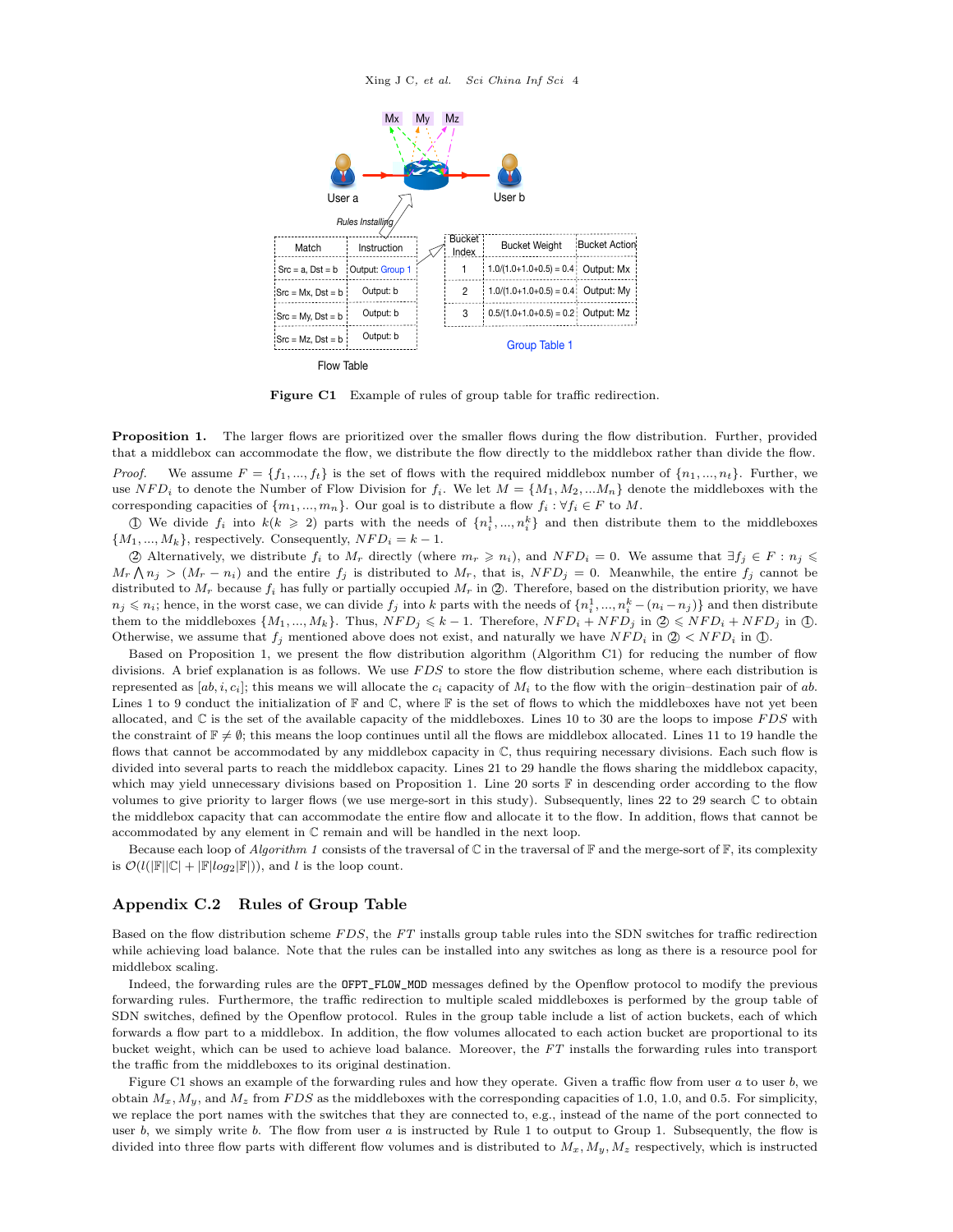**Algorithm C1** Middlebox allocation algorithm

**Require:** *MDM*, the middleboxes demand matrix. *n*, the number of middleboxes. **Ensure:** *FDS*, the flow distribution scheme.

```
1: Initialization:
 2: for all n_{ab} in MDM do
 3: fab ← nab
 4: \mathbb{F}.\mathrm{Append}(f_{ab})5: end for
 6: for i = 1; i \leq n; i + + do
 7: c_i \leftarrow 1<br>8: \mathbb{C}.\text{App}\mathbb{C}.Append(c_i)9: end for
10: while \mathbb{F} \neq \emptyset do
11: for all f_{ab} in F do
12: for all c_i in \mathbb C do
13: if m_i \leq f_{ab} then
14: F DS.append([ab, i, ci
])
15: f_{ab} \leftarrow f_{ab} - c_i16: C.Remove(mi)
17: end if
18: end for
19: end for
20: Sort \mathbb F in descending order.
21: for all f_{ab} in \mathbb F do
22: for all c_i in \mathbb C do
23: if c_i > f_{ab} then
24: F DS.append([ab, i, ci
])
25: c_i \leftarrow c_i - f_{ab}26: F.Remove(fab)
27: end if
28: end for
29: end for
30: end while
```
by Group 1. Finally, the flow parts that have been handled in the middleboxes are distributed to user *b*, instructed by Rules 2 to 4.

In addition, the rules installed in the last distribution interval will be deleted by the OFPT\_FLOW\_MOD message ahead of a new flow distribution.

## **Appendix D Evaluation**

Several experiments were performed to evaluate the performance of ESBox with our prototype. We are interested in answering the following questions: **Q1:** Can ESBox scale out/in middleboxes according to the dynamic traffic volumes and guarantee the IPS performance requirements? (Experiment 1) **Q2:** Can ESBox scale out/in middleboxes while achieving high resource usage? (Experiment 2) **Q3:** Can ESBox save flow detection state sharing? (Experiment 3) **Q4:** To what extent can ESBox affect the throughput of the users? (Experiment 4)

#### **Appendix D.1 Experimental Setup**

*Control plane construction:* ESBox was implemented as an SDN application on the Ryu 4.23, a popular SDN controller. ESBox contains approximately 800 lines of python code. And the Ryu was run on a server with 16GB of memory and Intel 4-core i5-5287u 2.0GHz processor.

*Data plane construction:* The Docker 17.03.2 was used, a lightweight container with the image of Ubuntu 14.04, configured to use 200MB RAM, to create the operating environment of each user and middlebox. Snort 2.9.11.1 tool was encapsulated in the middlebox and configured in in-line mode to enforce the detection and prevention for the received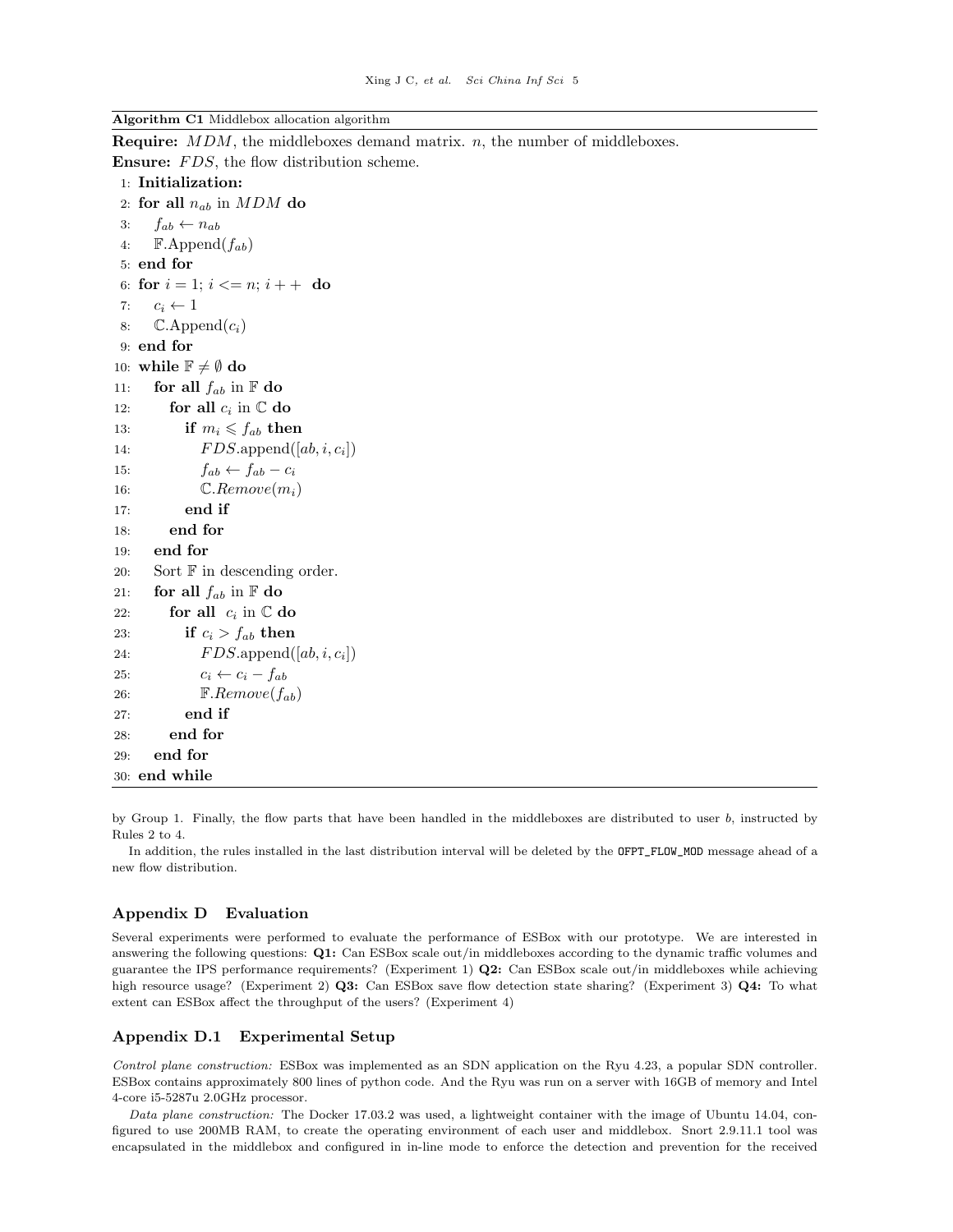



**Figure D1** Experimental network topology. **Figure D2** Probability Density Function of the Processing Time.

traffic. Lightweight MySql Database  $6$ ) is used as the database for storing the shared flow detection states of Snort. CI-CIDS2017 dataset  $\binom{7}{1}$ , the common-used dataset for intrusion detection test including both normal and abnormal traffic was chosen as our test traffic. Moreover, Tcpreplay <sup>8)</sup> tool running on the user container was used to send the test traffic. Open vSwitch (OVS) 2.3.2 was used as the SDN switch to interconnect the users as well as the users and the middleboxes. The layout of the SDN switches was based on the real topology from Abilene dataset, as shown in Figure D1. The data plane of our experiment ran on a server with 16GB of memory and Intel 4-core Xeon E5-2609 v2 2.5GHz processor. This server was linked to the server above with the mean delay of 0.754ms.

*Parameter setting:* We determined the parameters that are fundamental to ESBox by three trials. The first trial is to determine the network delay  $d_n$ . We measured the mean value of  $d_n$  using the iPerf<sup>9)</sup> tool, and obtained  $d_n = 0.189$ ms. The second trial is to determine the parameter  $\mu$  of the exponential distribution of the processing time. We randomly sampled 5,000 packets with various protocol and packet length from NSL-KDD dataset, sent the packets to one middlebox at a rate of 1 packet/s to ensure each packet was fully processed, and measured the processing time of each packet. (The measured probability density function (PDF) of processing time is shown in Figure D2.) Then, based on the measured data, we obtained  $\mu = 5.96$  by using Maximum Likelihood Estimation <sup>10</sup>. The third trial is to K, the capacity of the queue in a middlebox. We randomly sampled the test traffic and input it at different rates to a middlebox for 50 times, we found that the middlebox approximately started to drop packet when the rate is set to 21 packet/s. Thus, we determined  $K = 21$  in our prototype. Furthermore, the scaling time scale was set to 1 min.

#### **Appendix D.2 Experiment 1: Scalability and IPS Performance Guarantee**

This experiment is a proof-of-concept experiment to reveal the fact that ESBox can scale out/in middleboxes according to the traffic while guaranteeing given IPS performance requirements. First, the traffic demands of common-used Abilene dataset 11) were studied to generate the test traffic for driving the experiment. To highlight the traffic dynamics, the traffic demand from *Los Angeles* to *Chicago* of in Abilene was focused. As per the dynamics of the traffic demand above, the test traffic was sent at mean rates varying with time intervals of 1 min, as depicted in Figure D3.

As shown in Figure D1, the traffic from *Los Angeles* to *Chicago* was sent by the user attached with Switch 3 to the user attached with Switch 8. Consequently, ESBox gathered the traffic statistics from Switch 3, adjusted the number of middleboxes to handle the dynamics of the test traffic and installed forwarding rules into Switch 3, to redirect the test traffic to the middleboxes. Further, the IPS performance constraints were set as follows:  $PTP$  was set to 0.5 s, 1 s, and 2 s, in order to fulfill service level agreements (SLA) for legitimate users in different common scenarios, such as time-sensitive application, the worst situation in time-sensitive application, and non-time-sensitive application. Moreover, *P R* was set to 90% and 95%, according to the experimental results of [21], the basic processing rate of a Linux-kernel-based IPS is around 90% while processing malicious traffic of the same order of magnitude as our test traffic. And we use '95%' to raise the bar of the basic processing rate to test our prototype.

Figure D4 shows the number of middleboxes for the test traffic at different mean rates for 200 min and under the different IPS performance constraints. By comparing Figure D4 with Figure D3, it is noticed that the number of middleboxes under any IPS performance constraint is adjusted dynamically to follow the dynamic test traffic rates closely. Also, it is found that there are approximative overlaps of the curves when  $PTP = 0.5$  s and 1 s, respectively. This is because ESBox searches the minimal number of middleboxes to simultaneously satisfy *PTP* and *PR*, but *PR* is satisfied before *PTP* under the above conditions, thus the number of middleboxes is completely up to PTP.

<sup>6)</sup> MySQL: https://www.mysql.com/

<sup>7)</sup> CICIDS dataset: https://www.unb.ca/cic/datasets/ids-2017.html

<sup>8)</sup> Tcpreplay: https://tcpreplay.appneta.com/

<sup>9)</sup> Iperf: https://iperf.fr/

<sup>10)</sup> Maximum Likelihood Estimation: https://www.itl.nist.gov/div898/handbook/apr/section4/apr412.htm

<sup>11)</sup> Abilene: http://www.cs.utexas.edu/˜yzhang/research/AbileneTM/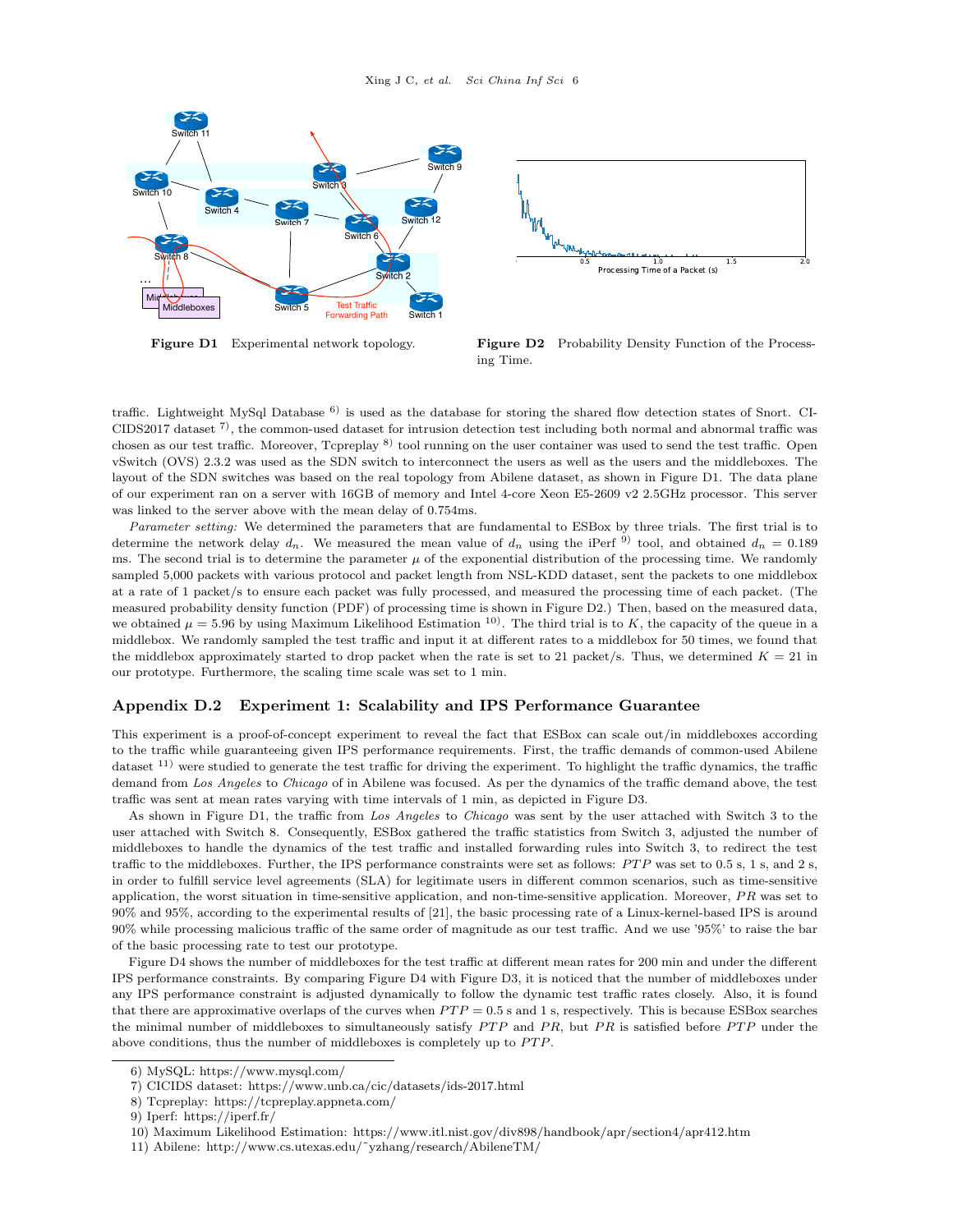



**Figure D3** Mean rate of the test traffic. **Figure D4** Number of middleboxes under different IPS performance constraints.

**Table D1** Prevention rate under different IPS performance



**Figure D5** CDF of the processing time of prevention.

| CO11001 all100.                    |          |                        |
|------------------------------------|----------|------------------------|
| <b>IPS</b> Performance Constraints |          |                        |
| PTP(s)                             | $PR(\%)$ | Prevention Rate $(\%)$ |
| 0.5                                | 95       | 99.9                   |
| 0.5                                | 90       | 99.9                   |
| 1                                  | 95       | 99.7                   |
|                                    | 90       | 99.7                   |
| 2                                  | 95       | 96.9                   |
| າ                                  | 90       | 95.1                   |

Moreover, the actual processing time of prevention and prevention rate were measured using the iPerf tool. Figure D5 shows the cumulative distribution function (CDF) of the measured processing times of prevention across the 3 *P T P*s. This is sampled 60 times every minute. The results show that 93%,94.4%, and 100% of the traffic satisfy their *P T P*s. Table D1 shows the prevention rate under the different IPS performance constraints. The results indicate that all the *P R*s are satisfied.

constraints.

# **Appendix D.3 Experiment 2: High Resource Utilization**

To measure the resource utilization of ESBox, two alternative scheme are used as comparison: (1) *Static*: This scheme can not scale middleboxes, to simulate the non-scalable VIPSes (e.g., [7, 14, 22, 24, 27, 28, 32]). Thus the number of middleboxes provisioned is static, which is set equal to the mean value of the number of middleboxes scaled in ESBox. (2) *BroFlow* [11,12]: This scheme scales out another middlebox whereas a middlebox is overload, and evenly redistributes the traffic to the middleboxs. Moreover, it scales in two underloaded middleboxes to one and aggregates traffic to the middlebox remained. We used *BroFlow* as our comparison example of scalable VIPS because it provides detailed scaling strategy, whereas other schemes like [12, 31] do not. The same test traffic was used as Experiment 1. For each scheme, we recorded the average number of middleboxes used per minute, the mean value of prevention rate and the processing time of prevention, based on the log from the control plane.

Figure D6 presents the average number of middleboxes used under different IPS performance constraints. Moreover, Figure D7 and Figure D8 illustrate the prevention rate and the processing time of prevention under different IPS performance constraints, respectively. We make the following observations. First, ESBox uses fewer middleboxes than *BroFlow*, and nearly same number of *Stacic*. Second, in any case, ESBox performs better in terms of higher prevention rates, and in most case more stable and shorter processing time of prevention, than the other two schemes. Therefore, the result indicates that ESBox has a higher resource utilization.

#### **Appendix D.4 Experiment 3: Minimizing Flow Detection State Sharing**

The test traffic was the same as that in Experiment 1. Note that this experiment did not compare with other VIPS scheme, it is because that none of other VIPS achieves minimizing flow detection state sharing after the middlebox scaling. The key difference with this experiment from Experiment 1 was that we created different numbers of origin–destination pairs of users attached with Switch 3 and Switch 8 to send and to receive the test traffic, respectively. Further, the source and destination users that send and receive the test traffic were selected following a Pareto distribution (ParetoD) [23] or a random distribution (RandomD). The numbers of shared flow detection state that ESBox generated for redirecting test traffic were recorded from the database we used. Considering that ESBox prototype lies primarily in the flow distribution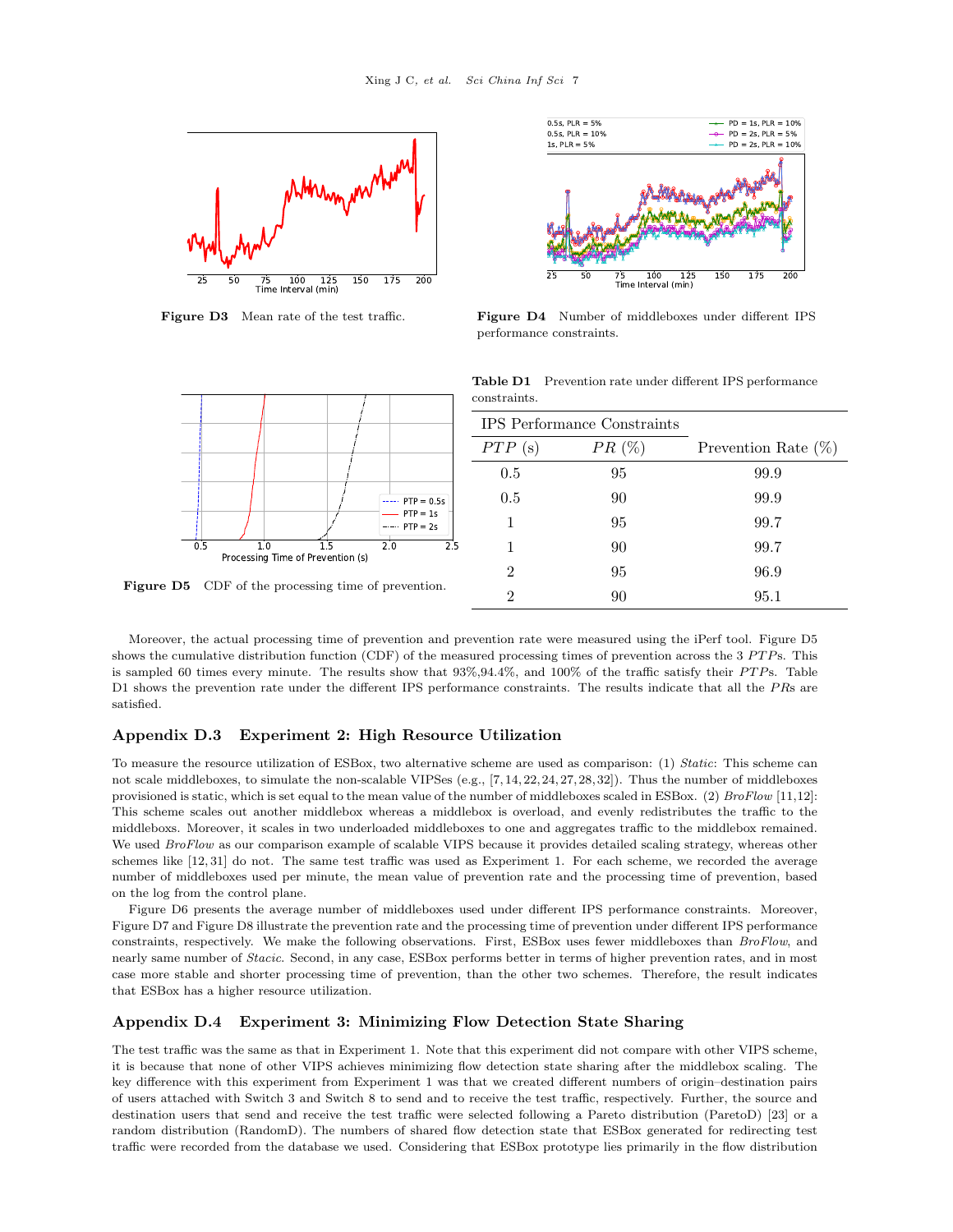

Figure D6 Average number of middleboxes.





**Figure D7** Prevention rate measurement. **Figure D8** Processing time of prevention measurement.



**Figure D9** Number of shared flow detection state. (a) 10; (b) 20; (c) 30 origin–destination pairs of users.

algorithm of its *FT* module to reduce the number of shared flow detection state. Thus, as a baseline, we replaced our flow distribution algorithm with a random distribution scheme (DA) and recorded the number of such states generated.

The results are plotted in Figure D9. It is observed that our ESBox prototype always generated less flow detection state records than the random distribution scheme. This demonstrates that ESBox significantly reduces the flow detection state sharing.

# **Appendix D.5 Experiment 4: Impact on Traffic Throughput**

During the reallocation of middlebox instructed by ESBox, the number of middleboxes may mismatch the traffic volumes until the reallocation completes. Such mismatch leads to the buffering of in-flight traffic in the middleboxes, which is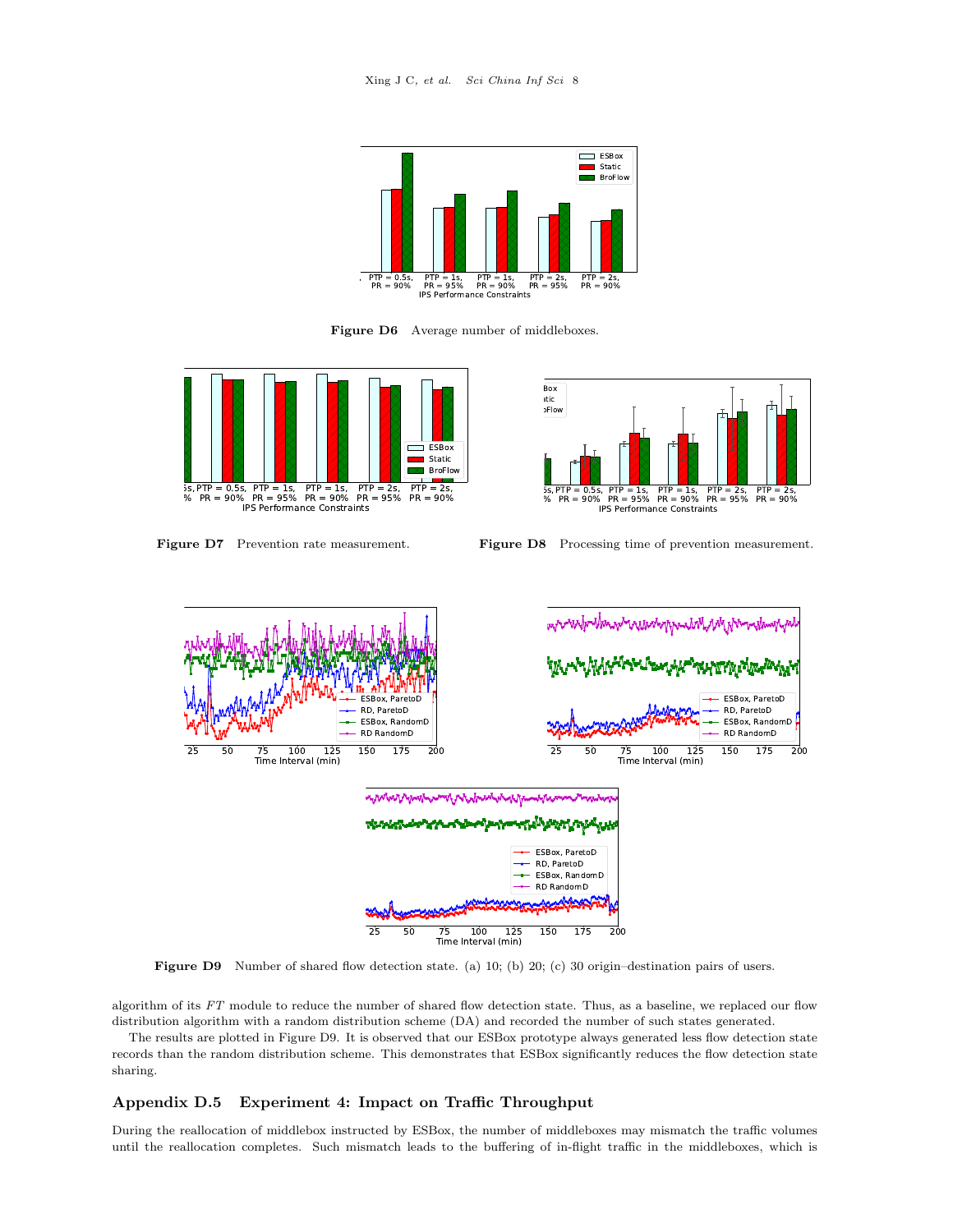

**Figure D10** Impact on traffic throughput. (a) Increasing traffic volumes; (b) Decreasing traffic volumes.

expected to degrade the throughput of user traffic. In this experiment, we studied to what extent ESBox affects the throughput. It is noteworthy that we did not compare ESBox with other VIPS scheme, because: according to Section 4.2, the prevention rate of ESBox is higher than the Static and Browflow schemes, which indicates the packet loss rate of these two schemes is higher than ESBox. It can be inferred that these two schemes have a more serious traffic degradation. Thus, these two scheme were not involved. The traffic forwarding path was the same as that in Experiment 1. The test traffic highlights the change in traffic volumes (the increment is given by  $\Delta$ ) to incur reallocation, which includes the following: (1) *Increasing traffic volumes:* The traffic volumes increase from 50, 500, 5k packets/s to 100,1k,10k packets/s (∆ = 50*,* 500*,* 5*k*), respectively. (2) *Decreasing traffic volumes:* The traffic volumes decrease from 100,1k, 10k packets/s to 50,500,5k packets/s ( $\Delta = -50, -500, -5k$ ), respectively.

Figure D10(a) shows the impact on the throughput for the increasing traffic volumes. The solid lines, as baselines, indicate the throughput of the traffic without ESBox. The dotted lines indicate the throughput of the traffic with ESBox. The traffic increased at  $t = 10s$  with  $\Delta = 50,500,5k$ ; thus, the reallocations were scheduled accordingly. We observed two key findings from the experiment. First, ESBox demonstrates no impact on the throughput of the traffic when the traffic volumes have no increment. Second, the duration of throughput degradation increases as the increment of the traffic volumes increase. However, the duration is short ( $\approx 0.5$  s) when  $\Delta = 50$ . Further, when  $\Delta = 5k$ , the duration is acceptable: (*≈* 18 s). It is remarked that the durations are the result of the time it takes our server to initialize the middleboxes, and in practical situations, the degradation can be mitigated or even eliminated by using a high-performance server. Figure D10(b) shows the effect on the throughput for the decreasing traffic volumes. It is observed that no throughput degradation in ESBox when processing traffic with the decreasing volumes.

#### **Appendix E Related Work**

A body of solutions have used SDN techniques to enhance the security of network. Some SDN-based IPSs relied completely on the SDN controller to implement its security functions. These solutions applied the SDN controller to aggregate statistical information from the SDN switches in the data plane, analyze the information by a variety of means (e.g. deep learning [26], extracting and aggregating features [28], sFlow analyzer [29], and Advanced Support Vector Machine [30]). Nevertheless, these solutions may cause a heavy burden in the control plane.

Some SDN-based VIPSs can avoid the heavy burden aforementioned by deploying middleboxes within a function of IDPS to the data plane. The control plane was simply responsible for steering the composition of middleboxes and redirecting traffic to them. [14, 27] focuses on improving the structural design of VIPS to enable effective intrusion detection and nonmonolithic NIDS provisioning. [22] proposes a traffic sampling rate adjustment method for fully utilizing the inspection capability of malicious traffic while the total aggregate volume of the sampled traffic is kept below the maximum processing capacity of the IDS middlebox. [7] maximally uses existing middleboxes and optimally routes traffic to the middleboxes. [24] provides a management architecture of VIPS, which enables control distributed middleboxes in switches. [25] proposes a flow-table sharing approach to protect the SDN-based cloud from flow table overloading DDoS attacks. [28] presents a framework that automatically detects and mitigate DDoS attacks by the SDN controller. [32] designs a 2-phase algorithm that can quickly select DPI middlebox and find routing paths for incoming flows in SDN. These approaches hardly support scalability for handling ubiquitous traffic volume variations. However, they can be orthogonal to our approach in middlebox management for VIPS.

Furthermore, existing VIPS solutions such as BroFlow [11, 12], DEIDtect [13], and AsIDPS [31] support horizontal scaling of middlebox resources. However, the resource adjustment reacts to the awareness of overloaded or underloaded middleboxes, not to the dynamics of traffic volume, which makes these solutions ex-post. Also, these solutions cannot compute and then adjust the number of required middleboxes according to the traffic volumes, which leads to coarsegrained scaling of middleboxes. The major difference between these work and our work lie in that ESBox reacts to real-time traffic and provides fine-grained scaling with high resource usage.

## **References**

1 Scarfone K, Mell P. Guide to intrusion detection and prevention systems (idps). NIST special publication, 2007, 800:94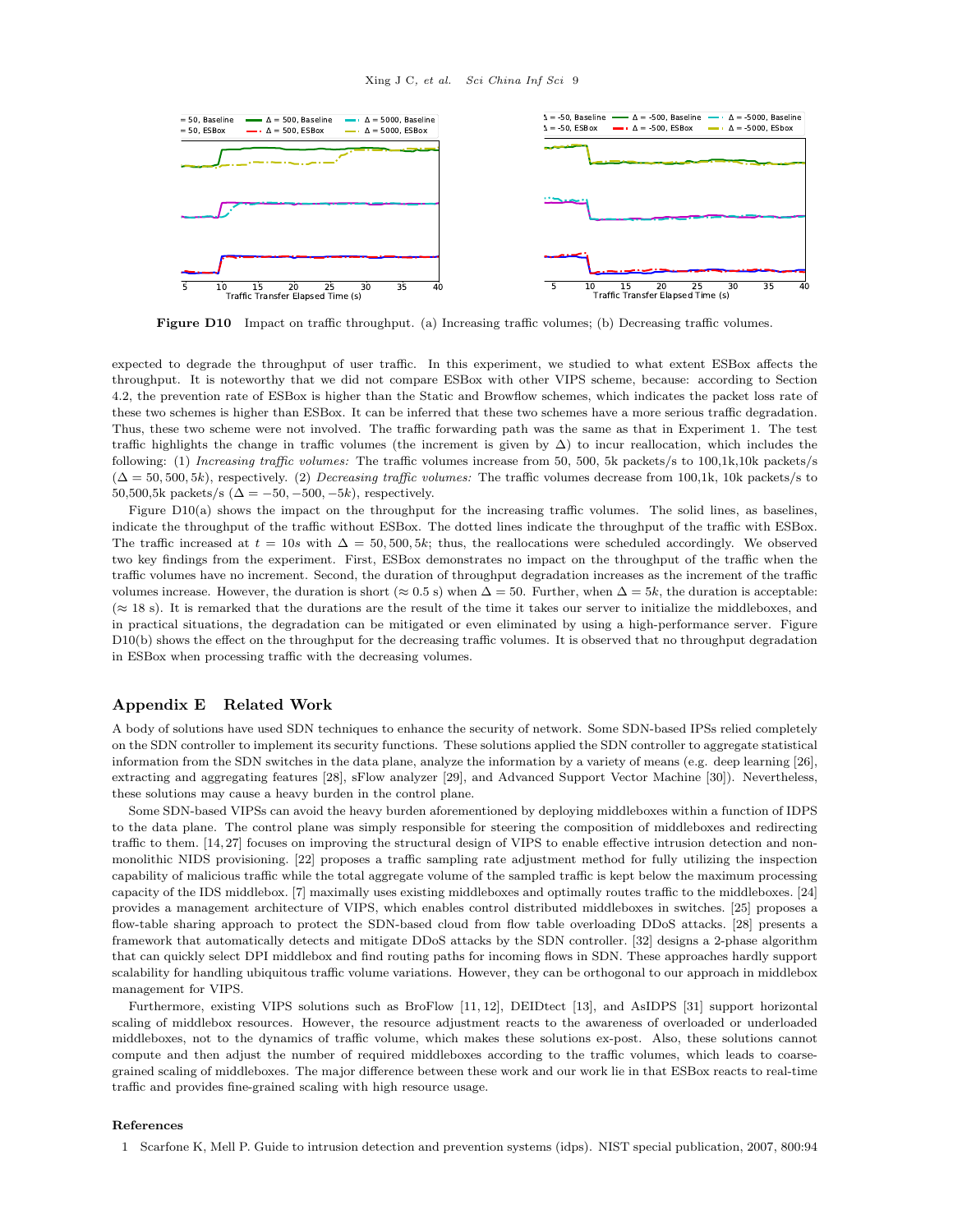- 2 Malathi V, Takehiro S, Molly B, et al. Network Function Virtualization: A Survey. IEICE Transactions, 2017, 100-B:1978–1991
- 3 Preeti M, Emmanuel S, Vijay V, et al. Intrusion detection techniques in cloud environment: A survey. J. Network and Computer Applications, 2017, 77:18–47
- 4 Wei X, Hanping H, Naixue X, et al. Anomaly secure detection methods by analyzing dynamic characteristics of the network traffic in cloud communications. Inf. Sci., 2014, 258:403–415
- 5 Srikanth K, Sudipta S, Albert G, et al. The nature of data center traffic: measurements analysis. In: Proceedings of the 9th ACM SIGCOMM Internet Measurement Conference, Chicago, Illinois, USA, 2009. 202–208
- 6 Diego K, Fernando M R, Paulo J E V, et al. Software-Defined Networking: A Comprehensive Survey. Proceedings of the IEEE, 2015, 103:14–76
- 7 Seungwon S, Haopei W, Guofei G. A First Step Toward Network Security Virtualization: From Concept To Prototype. IEEE Trans. Information Forensics and Security, 2015, 10:2236–2249
- 8 Holger D, Anja F, Vern P, et al. Predicting the Resource Consumption of Network Intrusion Detection Systems. In: Recent Advances in Intrusion Detection, 11th International Symposium, Cambridge, MA, USA, 2008. 135–154
- 9 Lorenzo D C, Robin S, Somesh J. Beyond Pattern Matching: A Concurrency Model for Stateful Deep Packet Inspection. In: Proceedings of the 2014 ACM SIGSAC Conference on Computer and Communications Security, Scottsdale, AZ, USA, 2014. 1378–1390
- 10 Matthias V, Robin S, Jason L, et al. The NIDS Cluster: Scalable, Stateful Network Intrusion Detection on Commodity Hardware. In: Recent Advances in Intrusion Detection, 10th International Symposium, Gold Goast, Australia, 2007. 107–126
- 11 Martin A L, Otto C M. Providing elasticity to intrusion detection systems in virtualized Software Defined Networks. In: 2015 IEEE International Conference on Communications, London, United Kingdom, 2015. 7120–7125
- 12 Martin A L, Diogo M F M, Otto C M. An elastic intrusion detection system for software networks. Annales des Telecommunications, 2016, 71:595–605
- 13 Praveen K S, Naveen D S, Joe B, et al. DEIDtect: towards distributed elastic intrusion detection. In: Proceedings of the 2014 ACM SIGCOMM workshop on Distributed cloud computing, DCC '14, Chicago, Illinois, USA, 2014. 17–24
- 14 Hongda L, Hongxin H, Guofei G, et al. vNIDS: Towards Elastic Security with Safe and Efficient Virtualization of Network Intrusion Detection Systems. In: Proceedings of the 2018 ACM SIGSAC Conference on Computer and Communications Security, CCS 2018, Toronto, ON, Canada, 2018. 17–34
- 15 Vladimir A O, Felipe H, Costin R. Lost in Network Address Translation: Lessons from Scaling the World's Simplest Middlebox. In: Proceedings of the 2015 ACM SIGCOMM Workshop on Hot Topics in Middleboxes and Network Function Virtualization, HotMiddlebox@SIGCOMM2015, London, United Kingdom, 2015. 19–24
- 16 Zhihua L, Chengyu Y, Lei Y, et al. Energy-aware and multi-resource overload probability constraint-based virtual machine dynamic consolidation method. Future Generation Comp. Syst., 2018, 80:139–156
- 17 John K O, Parag A, David E, et al. The case for RAMClouds: scalable high-performance storage entirely in DRAM. Operating Systems Review, 2009, 43:92–105
- 18 Sztrik J. Basic queueing theory. University of Debrecen, Faculty of Informatics, 2012, 193
- 19 Shui Y, Yonghong T, Song G. Can We Beat DDoS Attacks in Clouds? IEEE Trans. Parallel Distrib. Syst., 2014, 25:2245–2254
- 20 Hamzeh K, Jelena V M, Vojislav B M. Performance of Cloud Centers with High Degree of Virtualization under Batch Task Arrivals. IEEE Trans. Parallel Distrib. Syst., 2013, 24:2429–2438
- 21 Khaled S, A. Kahtani. Performance evaluation comparison of Snort NIDS under Linux and Windows Server. J. Network and Computer Applications, 2010, 33:6–15
- 22 Taejin H, Sunghwan K, Namwon A, et al. Suspicious traffic sampling for intrusion detection in software-defined networks. J. Computer Networks, 2016, 109:172–182
- 23 Heng C, Ghassan O, Felix K, et al. On the Fingerprinting of Software-Defined Networks. IEEE Trans. Information Forensics and Security, 2016, 11:2160–2173
- 24 Wen W, Wenbo H, Jinshu S. Network intrusion detection and prevention middlebox management in SDN. In: IEEE International Performance Computing and Communications Conference, IPCCC 2015, Nanjing, China, 2015. 1–8
- 25 Kriti B, Brij B. Distributed denial of service (DDoS) attack mitigation in software defined network (SDN)-based cloud computing environment. J. Journal of Ambient Intelligence and Humanized Computing, 2019, 10:1985–1997
- 26 Qingyue M, Shihui Z, Yongmei C, et al. Deep Learning SDN Intrusion Detection Scheme Based on TW-Pooling. J. Journal of Advanced Computational Intelligence and Intelligent Informatics, 2019, 23:396–401
- 27 Nuyun Z, Hongda L, Hongxin H, et al. Towards Effective Virtualization of Intrusion Detection Systems. In: Proceedings of the ACM International Workshop on Security in Software Defined Networks & Network Function Virtualization, Scottsdale, USA, 2017. 787–793
- 28 Georgi A, Nareg A, Imad H, et al. Flow-based Intrusion Detection System for SDN. In: 2017 IEEE Symposium on Computers and Communications, ISCC 2017, Heraklion, Greece, 2017. 787–793
- 29 Babatunde H, A. T. Real-time detection and mitigation of distributed denial of service (DDoS) attacks in software defined networking (SDN). In: Signal Processing and Communications Applications Conference, SIU, Izmir, Turkey, 2018. 787–793
- 30 Myo M, Sinchai K. Advanced Support Vector Machine- (ASVM-) Based Detection for Distributed Denial of Service (DDoS) Attack on Software Defined Networking (SDN). J. Journal Comp. Netw. and Communic., 2019, 2019:1–12
- 31 Junchi X, Haifeng Z, Jinfan S, et al. AsIDPS: Auto-Scaling Intrusion Detection and Prevention System for Cloud. In: